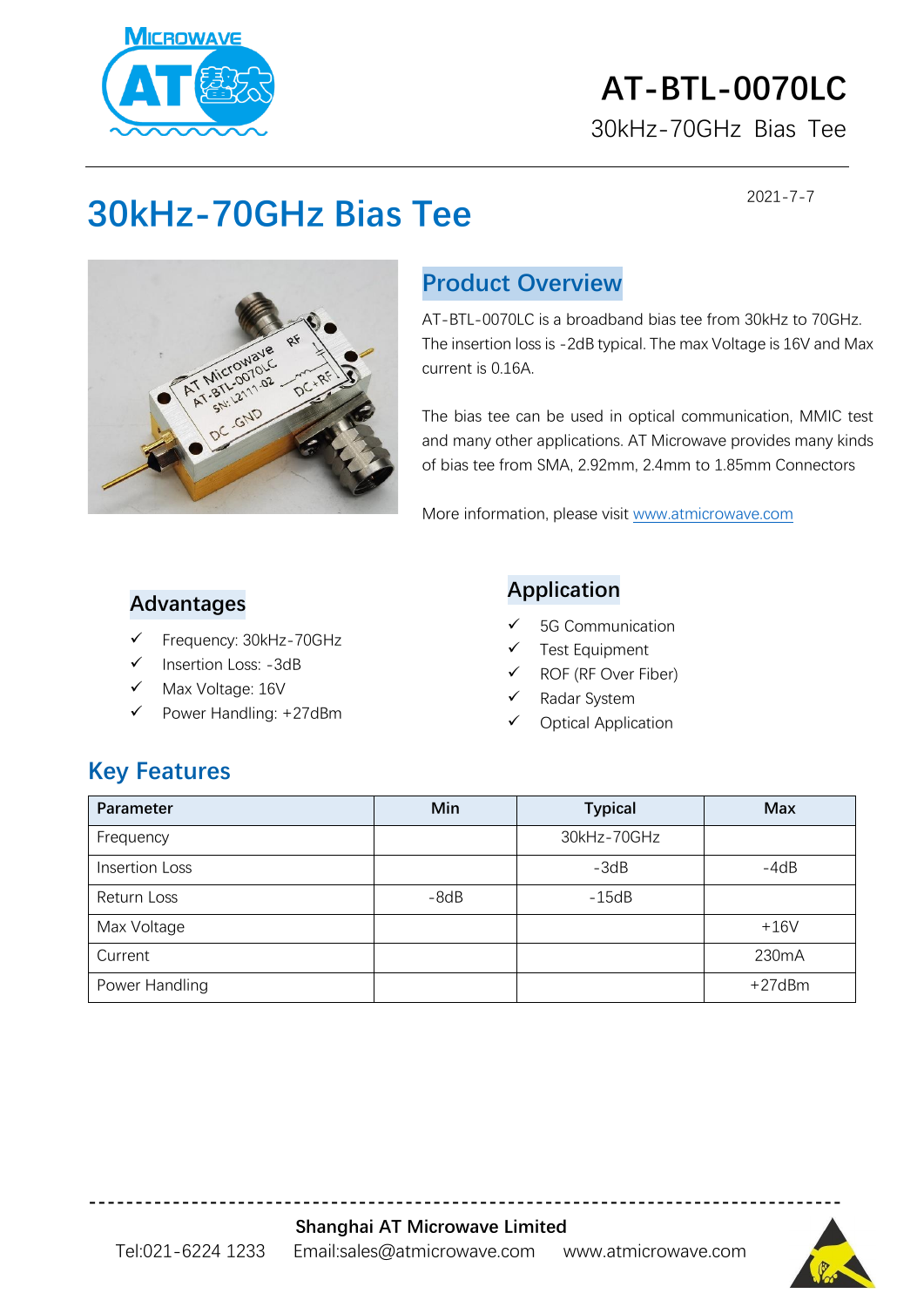

#### **Mechanical Information**

| <b>Item</b>          | <b>Description</b> |  |
|----------------------|--------------------|--|
| DC+RF Port           | 1.85mm Male        |  |
| RF Port              | 1.85mm Female      |  |
| DC Port              | Sold Pin           |  |
| <b>Case Material</b> | Copper             |  |
| Finish               | <b>Gold Plated</b> |  |
| Weight               | 20 <sub>g</sub>    |  |
| Size:                | See outline        |  |

#### **Absolute Maximum Ratings Table**

| <b>Parameter</b>             | Value            |
|------------------------------|------------------|
| Voltage                      | $+16V$           |
| RF RF1 Power                 | $+27$ dBm        |
| <b>Operating Temperature</b> | $-20$ to $+70C$  |
| Storage Temperature          | $-65$ to $+125C$ |

### **Notes:**

- 1. Datasheet may be changed according to update of MMIC, Raw materials , process, and so on.
- 2. This data is only for reference, not for guaranteed specifications.
- 3. Please contact AT Microwave team to make sure you have the most current data.



**---------------------------------------------------------------------------------**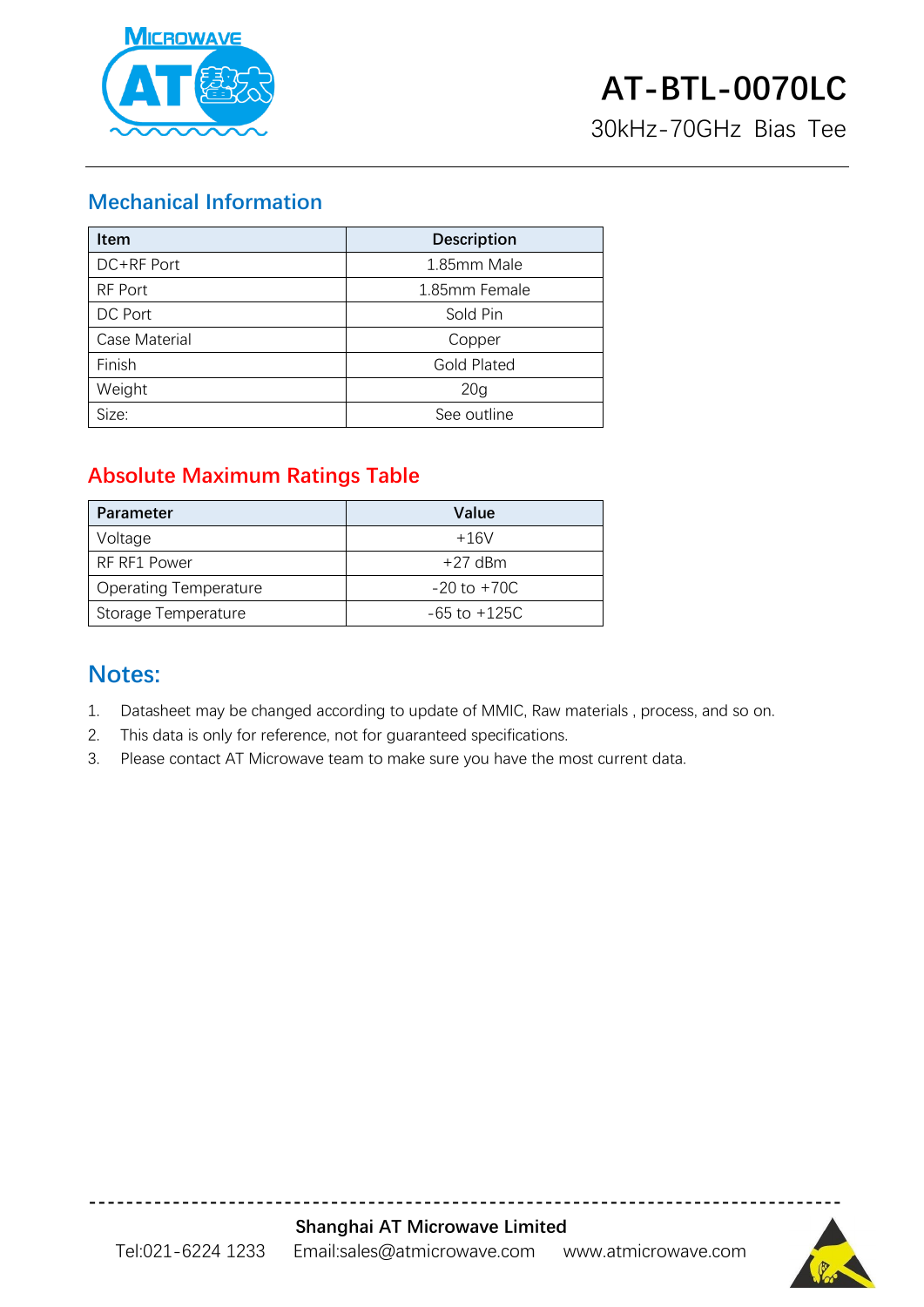

#### **Test Data** (25C)

Please note that test curves will vary slightly from unit to unit.



Insertion Loss vs Frequency 10MHz-70GHz



Low Frequency Insertion Loss vs Frequency